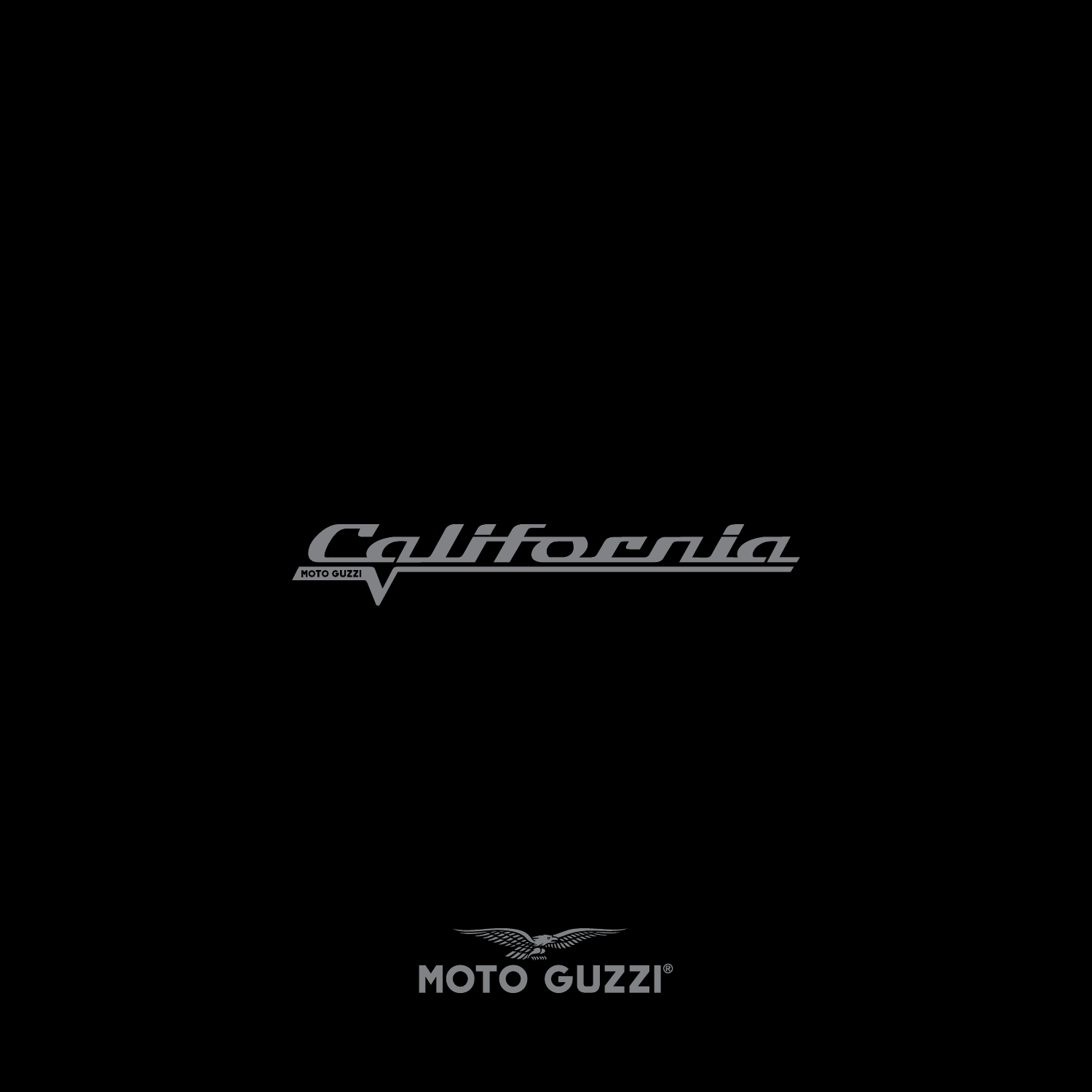

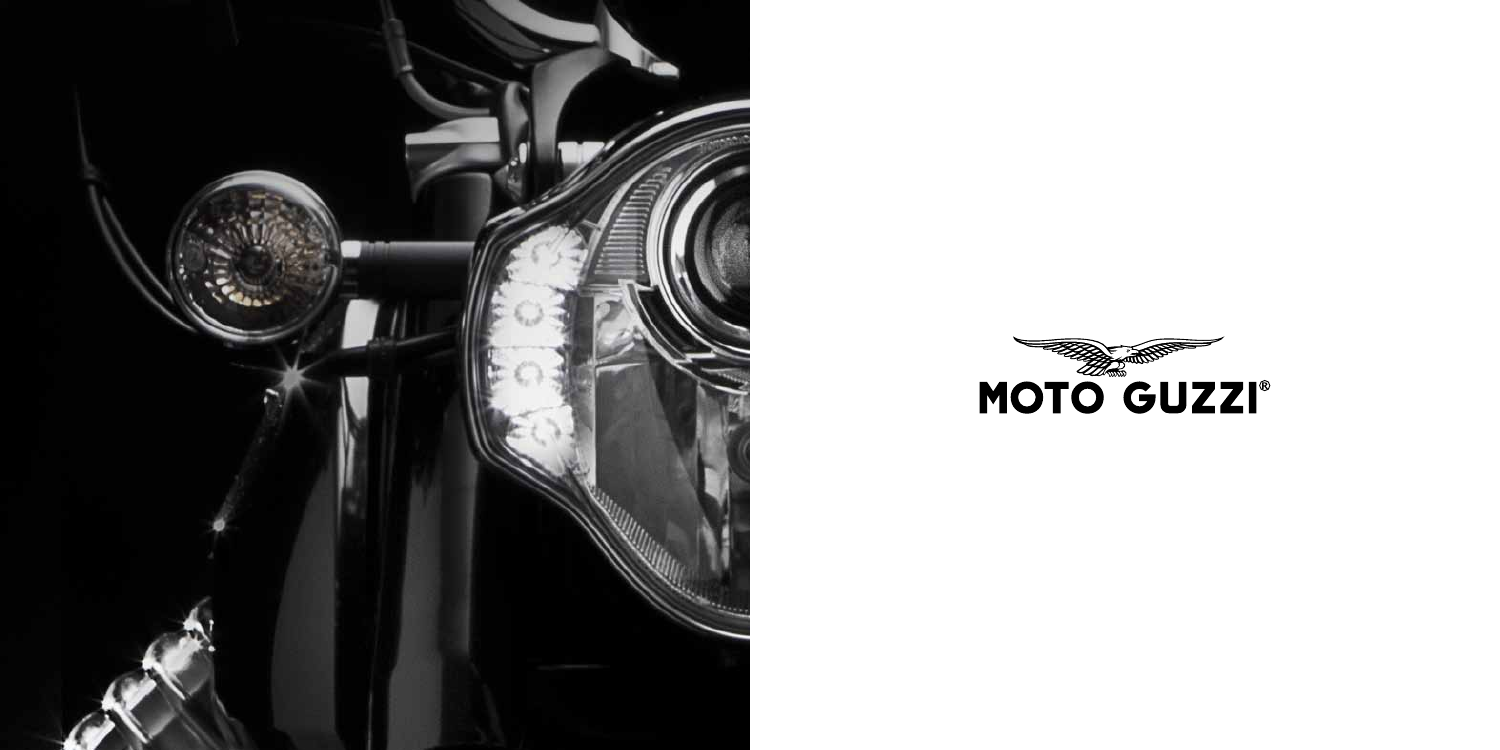The roots of the future being written today go way back.





The future written today has distant roots. The California 1400 is a milestone in the history of Moto Guzzi. Its wealth of technical features, together with the innovations introduced in the segment for the first time, place it at the very cutting edge of technology.

> Its elegant, ultra-modern Italian style keeps all the distinguishing elements of the original intact.

The result is a stunning technological revolution. The Mandello eagle flies high above the rest.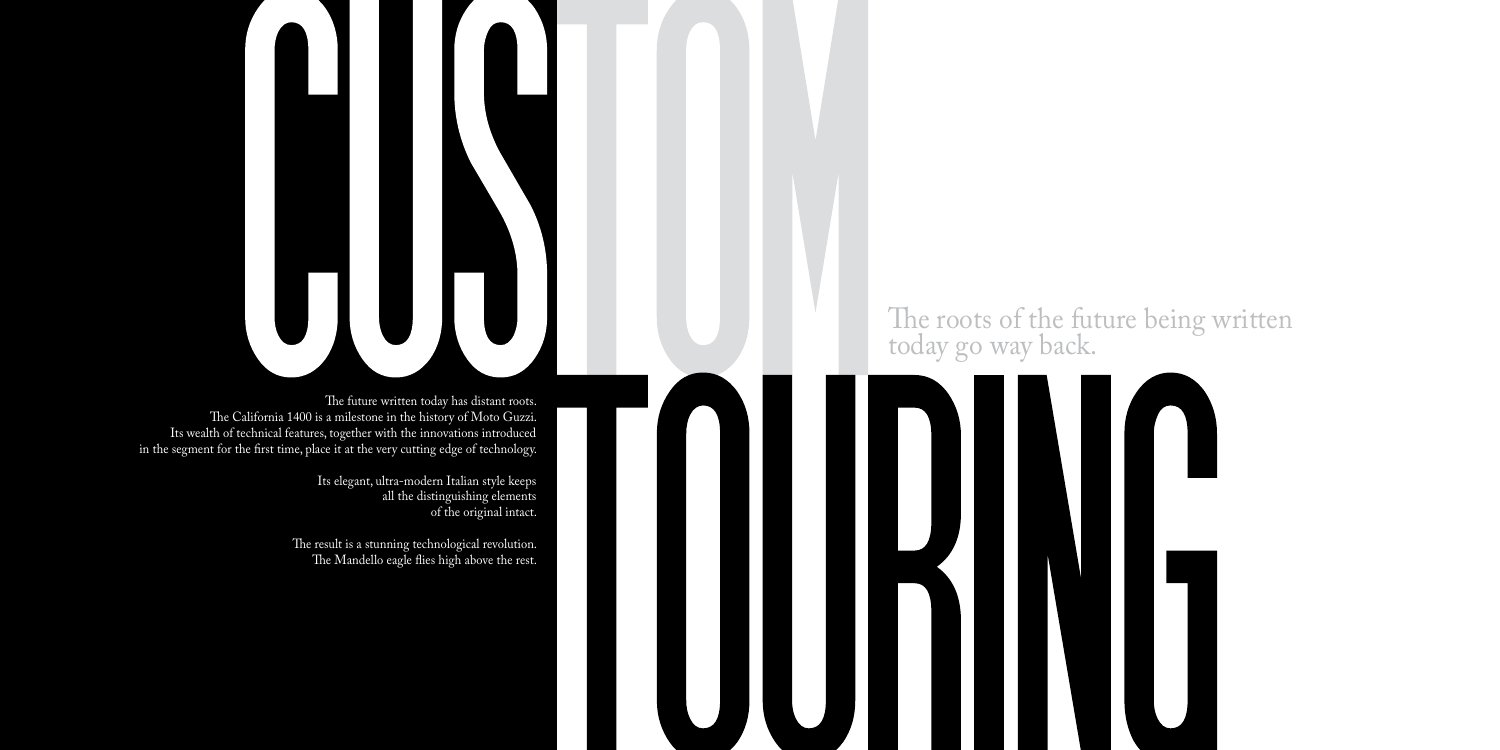Every second astride a California 1400 is an experience of overwhelming sensations: a perfect combination of power and pleasure.

UU

The bike's technological soul takes tangible form in the electronic Ride-by-Wire throttle for a choice of distribution curves and engine styles.

The state-of-the-art MGCT traction control system ensures riding pleasure in all conditions. The ABS system guarantees safety on any road surface.



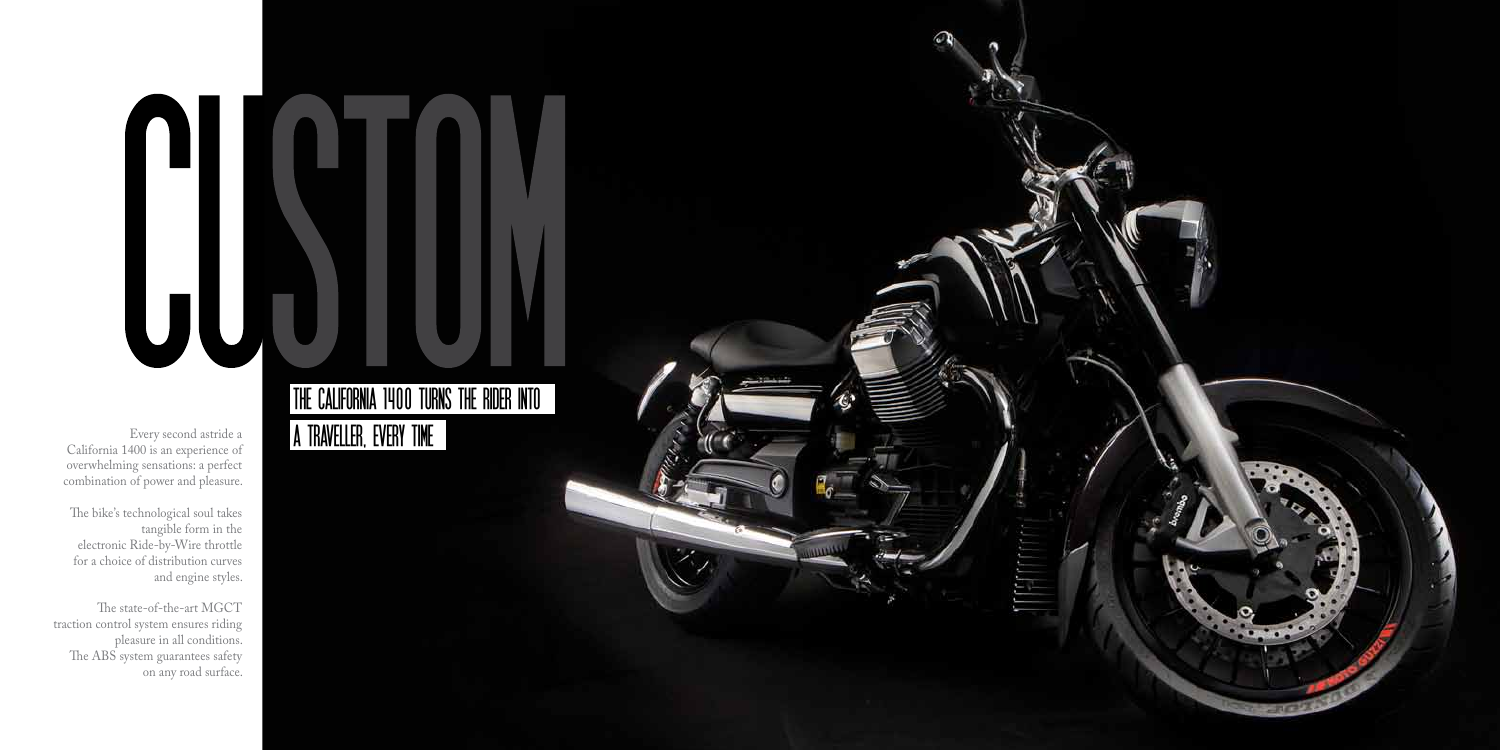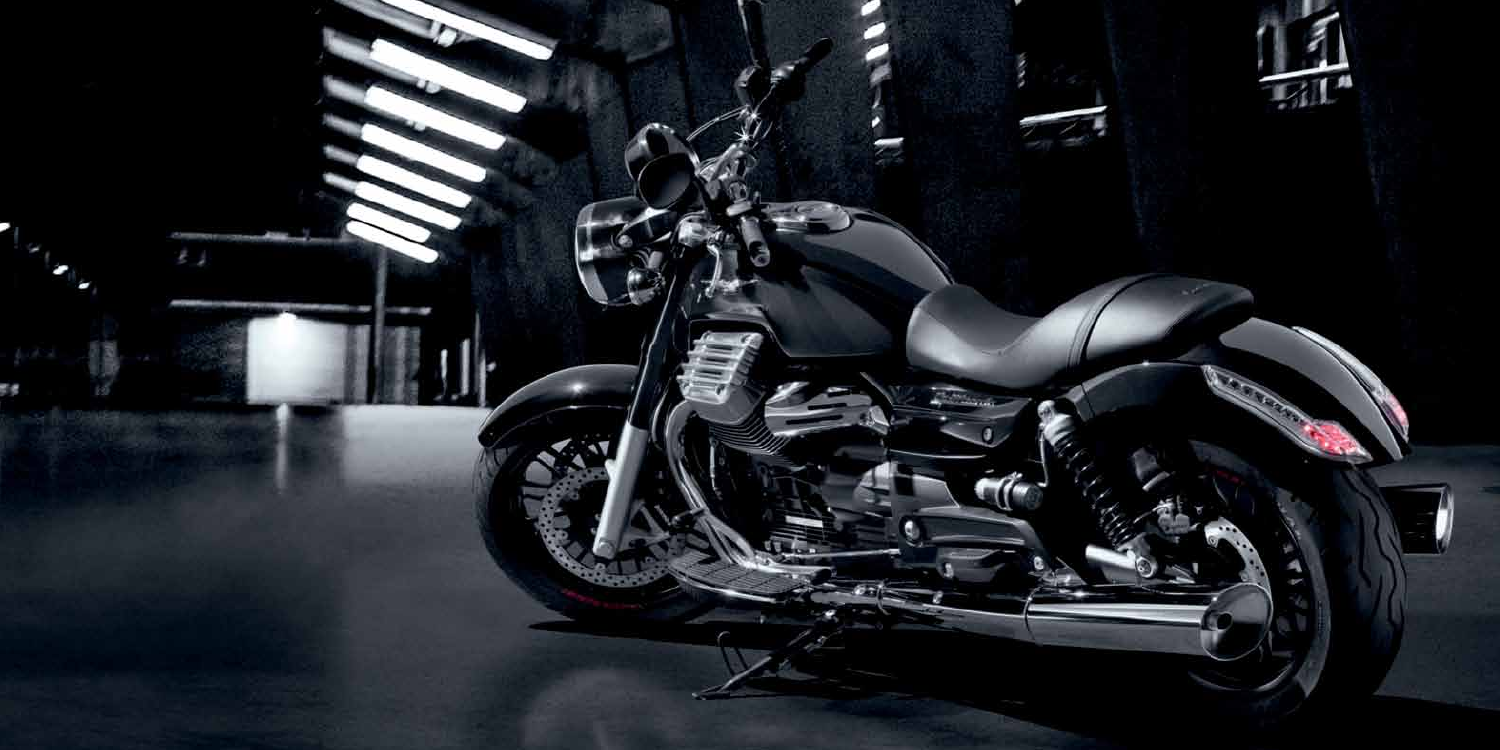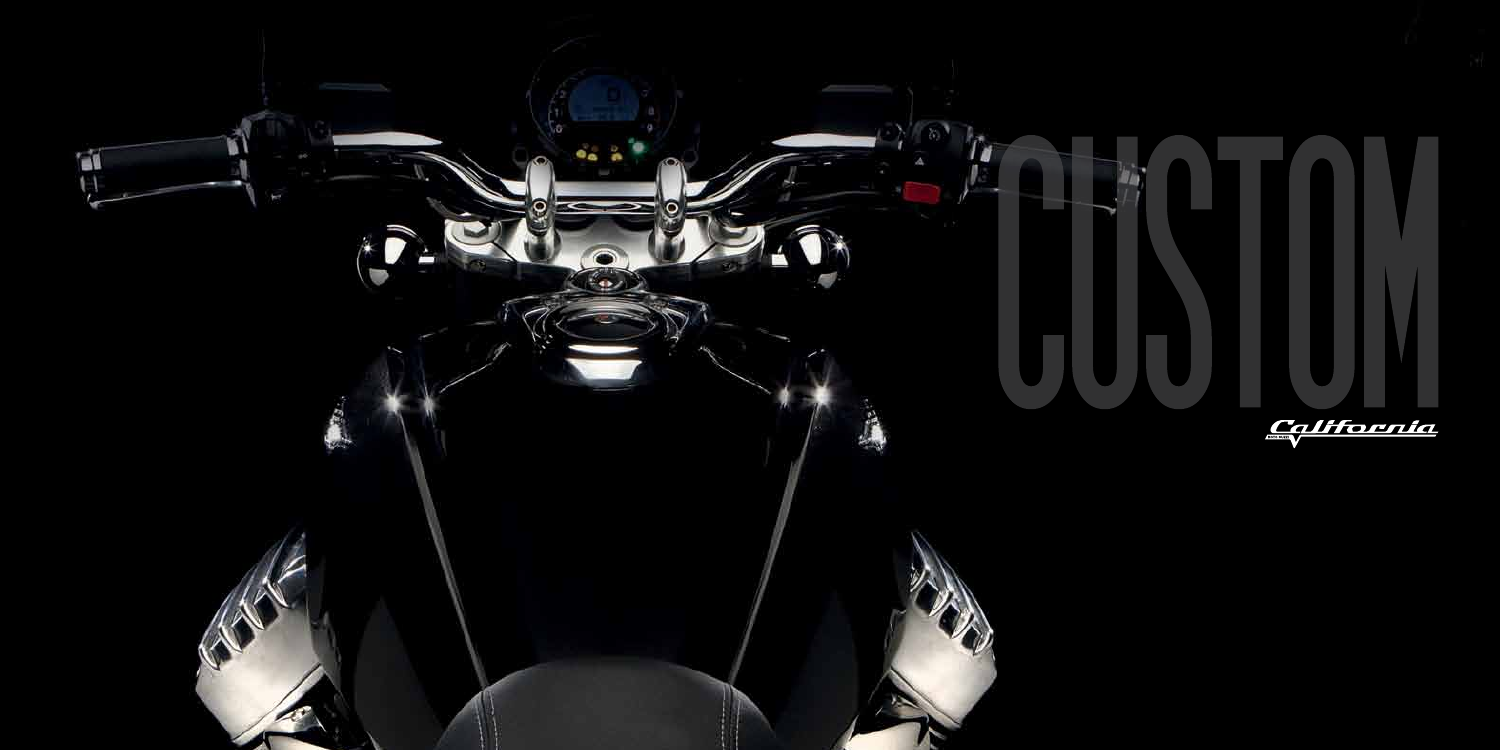The largest V2 motorcycle engine ever built in Europe. A six-speed gearshift. A new double-cradle frame. A new cardan shaft drive. The soul of the mighty Moto Guzzi twin cylinder with its exciting torque at every rpm is mounted on classical forms that challenge time.

The engine is the live throbbing heart of the California 1400, but the rider and passenger are shielded from its vibrations thanks to the sophisticated and exclusive elastokinematic fastening system. Attention to the environment is paramount: the California 1400 cuts consumption and emissions, despite its enhanced capacity.



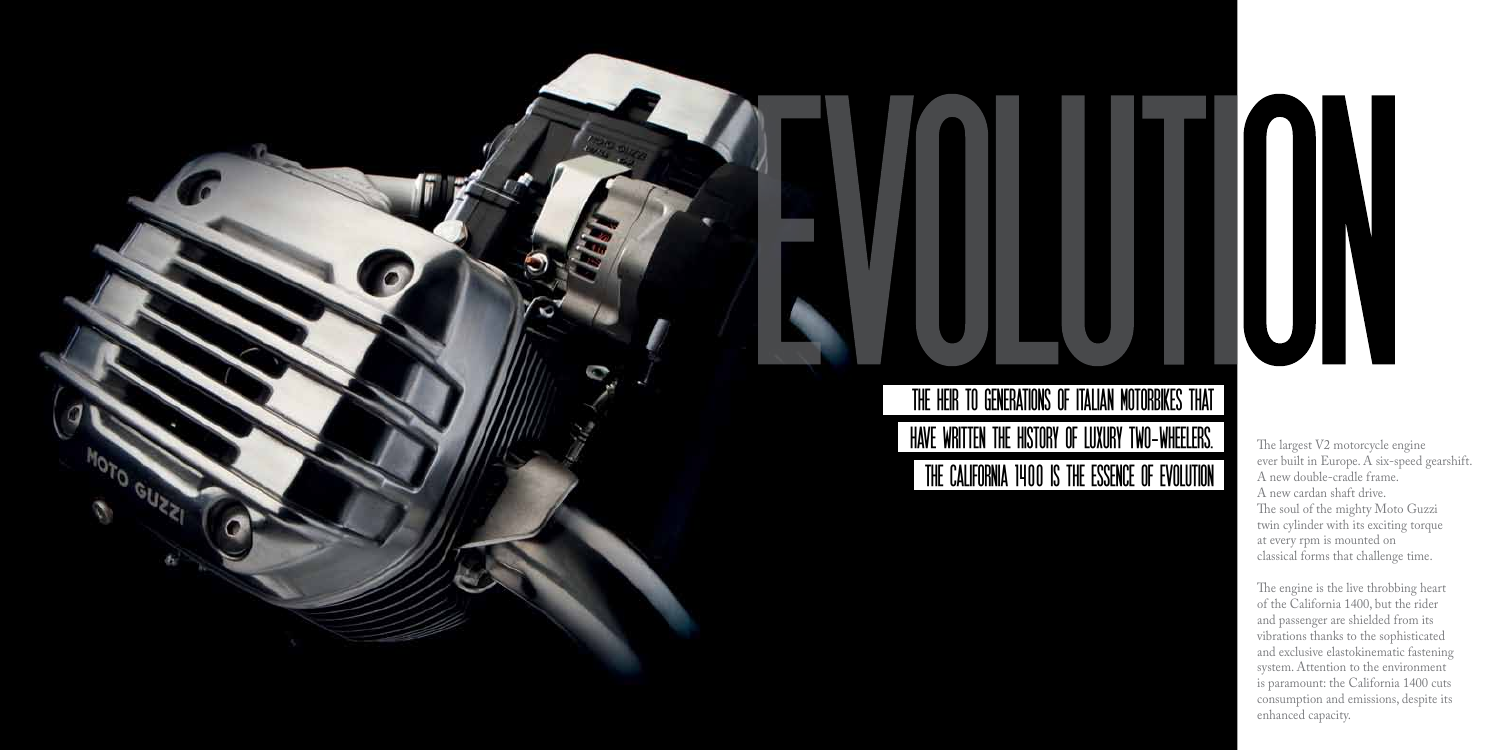The California 1400 is ready to take on the roads of the world, to ride off into any horizon. To experience the thrill of travel in the greatest comfort, thanks to the Cruise Control system.

## ADVENTURE, TRAVEL, LUXURY. **THE HARMONY OF PERFECT BALANCE.**

The California 1400 Touring's technical solutions, new mechanical components and innovative yet faithful design make it the archetypal tourer. The new gold standard for the entire category.



California

**ROTO GUEZO**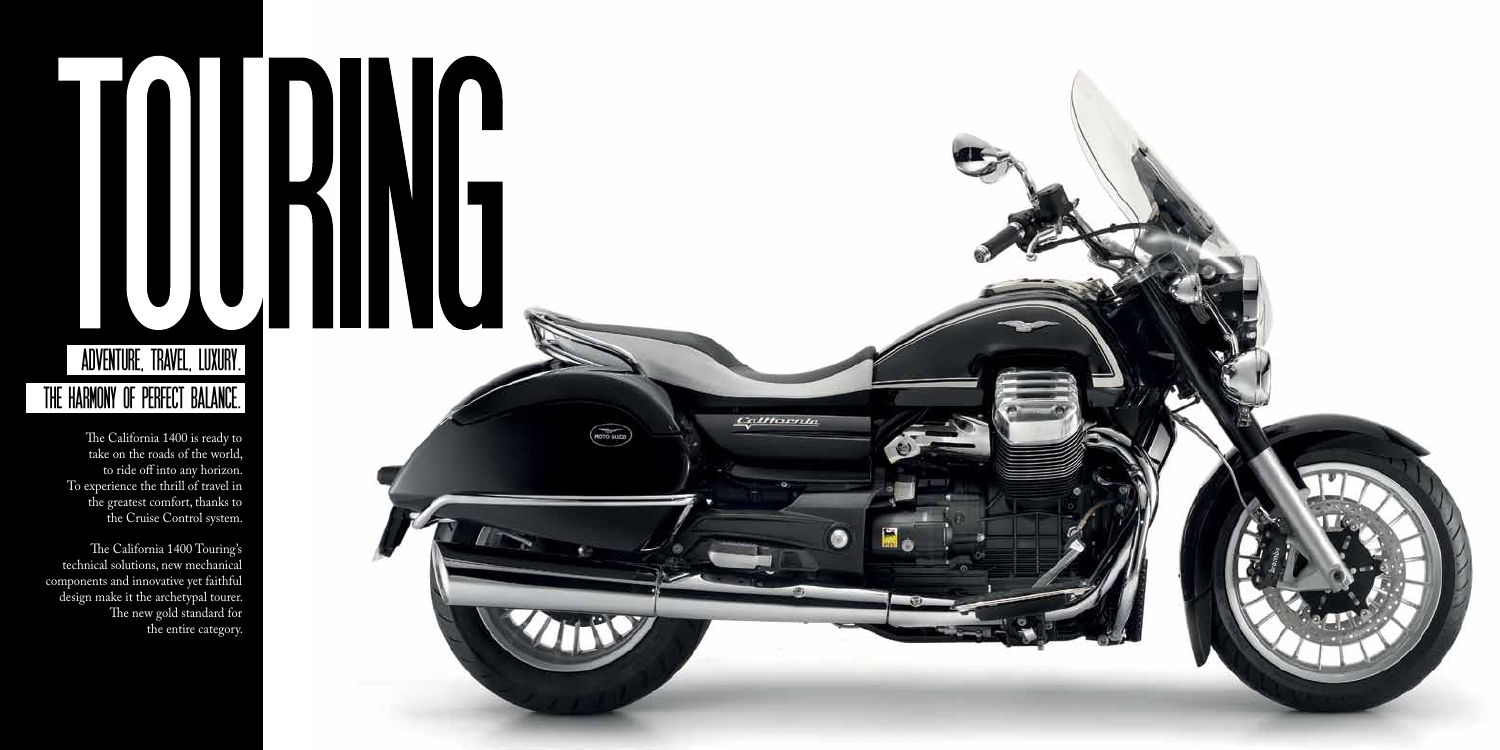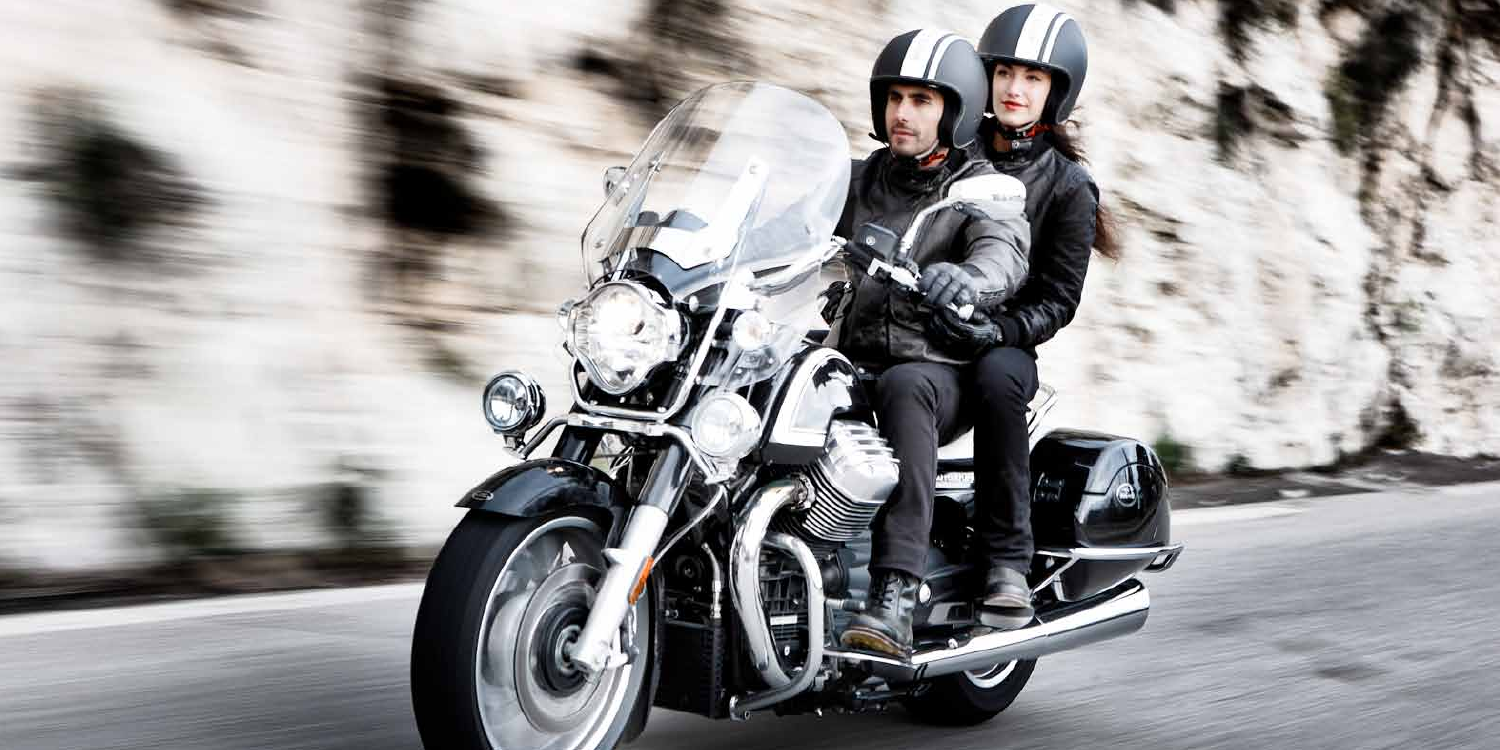

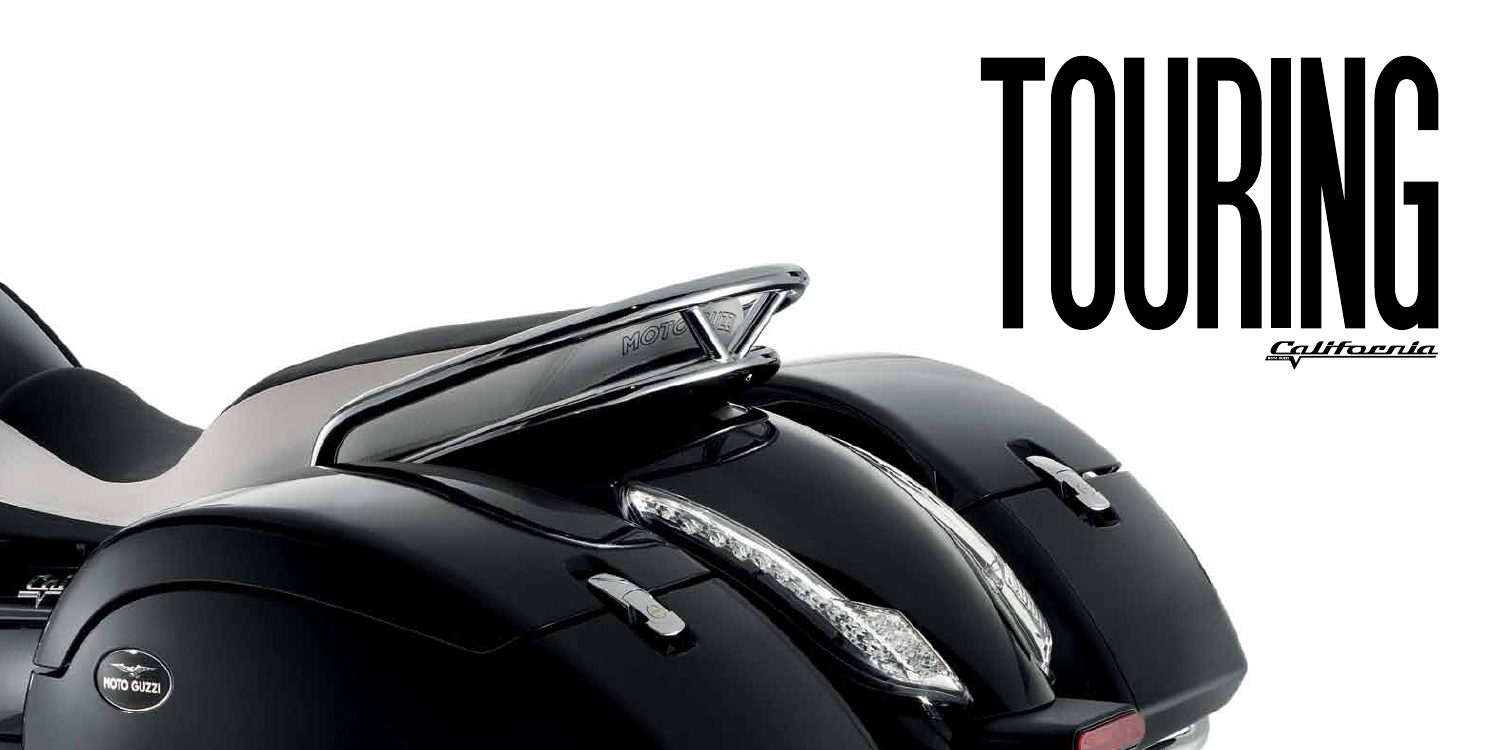

Deciding to buy a California, is not just about choosing between, the Custom and Touring models. The intensity and emotion are amplified by a whole universe of accessories.

Fit your California from a selection of bags and panniers, seats, exhausts with a distinctive timbre and a host of details in machined-from-solid aluminium.

ACCESS

**n** 

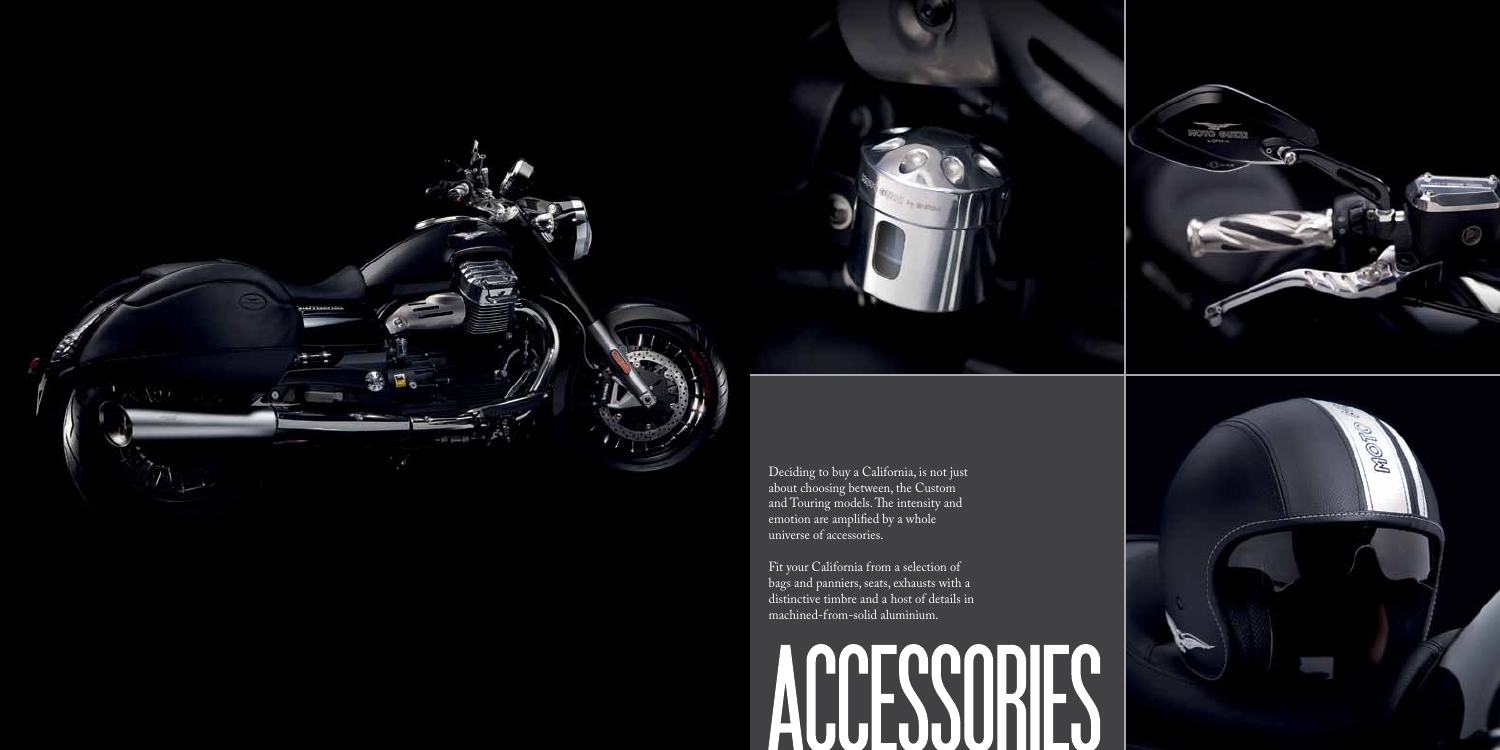



All designed and tested to express the true soul of the Guzzi eagle. Proudly produced in Italy.

## **UULUU** .W

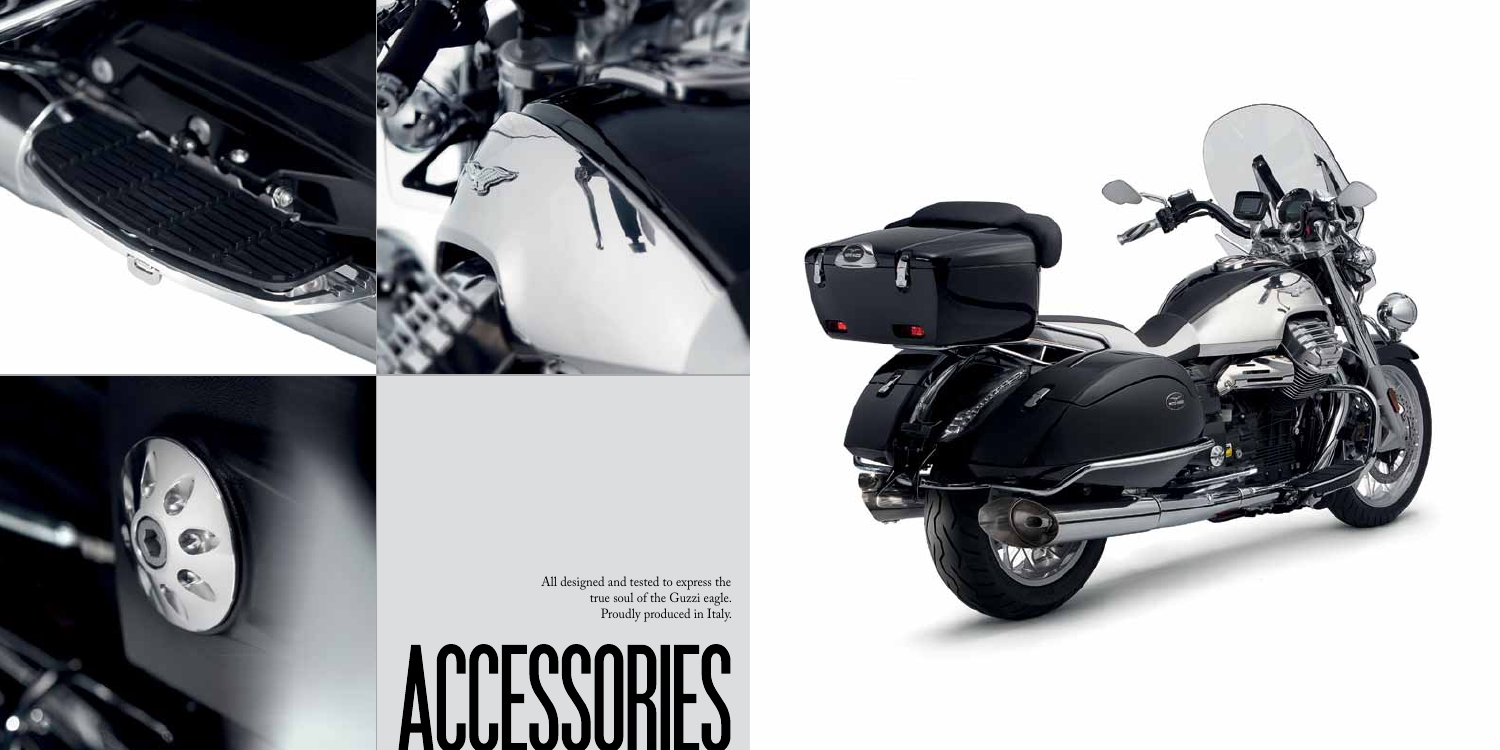

## engine 5-value ignition, 1-value in engine management maps,

| lescopes on the stanchions    |  |
|-------------------------------|--|
| ad and rebound damping        |  |
| with 4 horizontally           |  |
| arallel pistons; standard ABS |  |
|                               |  |
|                               |  |
|                               |  |
|                               |  |
|                               |  |
|                               |  |





| Engine             | 4-stroke, 4-valve, 90° V-twin engine, dual ignition, Ride by Wire with 3 engine management maps,<br>3-level traction control, standard Cruise Control |
|--------------------|-------------------------------------------------------------------------------------------------------------------------------------------------------|
| Engine capacity    | 1,380 cc                                                                                                                                              |
| Bore x stroke      | $104 \times 81.2 \text{ mm}$                                                                                                                          |
| Max. Power         | 71 kW (96 HP) at 6,500 rpm                                                                                                                            |
| Max Torque         | 120 Nm (12.3 kgm) 2,750 rpm                                                                                                                           |
| Gearbox            | 6 speeds with final overdrive                                                                                                                         |
| Front suspension   | UDS fork, $\varnothing$ 46 mm, with radial calliper mounting bracket and telescopes on the stanchions                                                 |
| Rear suspension    | special shocks with separated reservoir tank, adjustable spring preload and<br>compression/reboud damping                                             |
| Front brake        | dual 320 mm stainless steel floating discs, Brembo radial callipers with 4 horizontally<br>opposed pistons; standard ABS                              |
| Rear brake         | 282 mm stainless steel fixed disc, Brembo floating calliper with 2 parallel pistons; standard ABS                                                     |
| Front wheel        | $3.50''$ x $18''/130/70$ R $18''$                                                                                                                     |
| Rear wheel         | $6.00''$ x $16''/200/60$ R $16''$                                                                                                                     |
| Saddle height      | 740 mm (720 mm opt.)                                                                                                                                  |
| Kerb weight*       | $318$ Kg                                                                                                                                              |
| Fuel tank capacity | 20.5 litres                                                                                                                                           |

| Engine             | 4-stroke, 4-valve, 90° V-twin engine, dual ignition, Ride by Wire with 3 engine management ma<br>3-level traction control, standard Cruise Control |  |
|--------------------|----------------------------------------------------------------------------------------------------------------------------------------------------|--|
| Engine capacity    | 1,380 cc                                                                                                                                           |  |
| Bore x stroke      | $104 \times 81.2 \text{ mm}$                                                                                                                       |  |
| Max. Power         | 71 kW (96 HP) at 6,500 rpm                                                                                                                         |  |
| Max Torque         | 120 Nm (12.3 kgm) 2,750 rpm                                                                                                                        |  |
| Gearbox            | 6 speeds with final overdrive                                                                                                                      |  |
| Front suspension   | UDS fork, $\varnothing$ 46 mm, with radial calliper mounting bracket and telescopes on the stanchions                                              |  |
| Rear suspension    | swingarm with double shock absorber with adjustable spring preload and rebound damping                                                             |  |
| Front brake        | dual 320 mm stainless steel floating discs, Brembo radial callipers with 4 horizontally<br>opposed pistons; standard ABS                           |  |
| Rear brake         | 282 mm stainless steel fixed disc, Brembo floating calliper with 2 parallel pistons; standard ABS                                                  |  |
| Front wheel        | 3.50" x 18" / 130/70 R 18"                                                                                                                         |  |
| Rear wheel         | $6.00''$ x $16''/200/60$ R $16''$                                                                                                                  |  |
| Saddle height      | 740 mm (720 mm opt.)                                                                                                                               |  |
| Kerb weight*       | $318$ Kg                                                                                                                                           |  |
| Fuel tank capacity | 20.5 litres                                                                                                                                        |  |

\* Weight with motorcycle ready for use with all operating fluids and without fuel. \* Weight with motorcycle ready for use with all operating fluids and without fuel.







Nero Basalto Grigio Mercurio Nero Ambassador Bianco Eldorado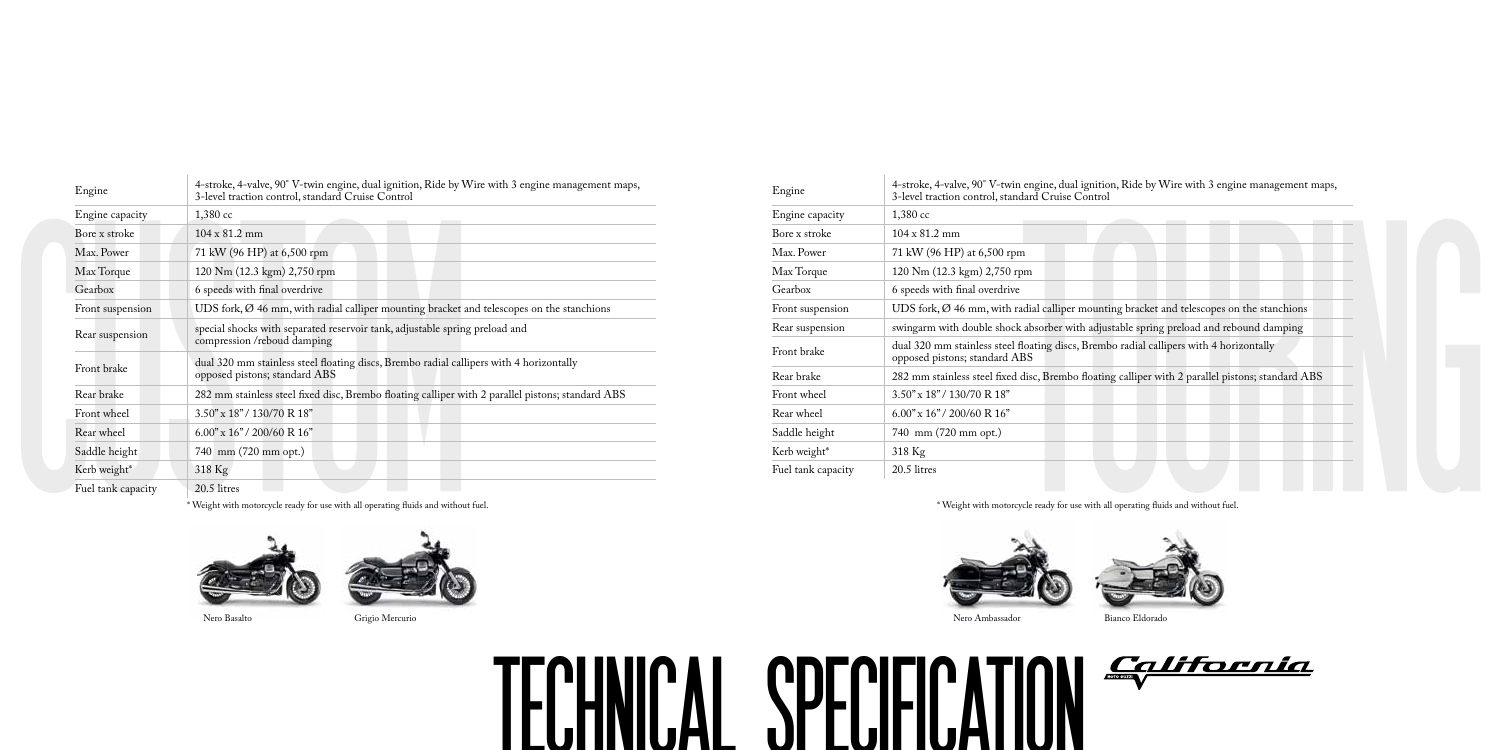

## **california.motoguzzi.com**